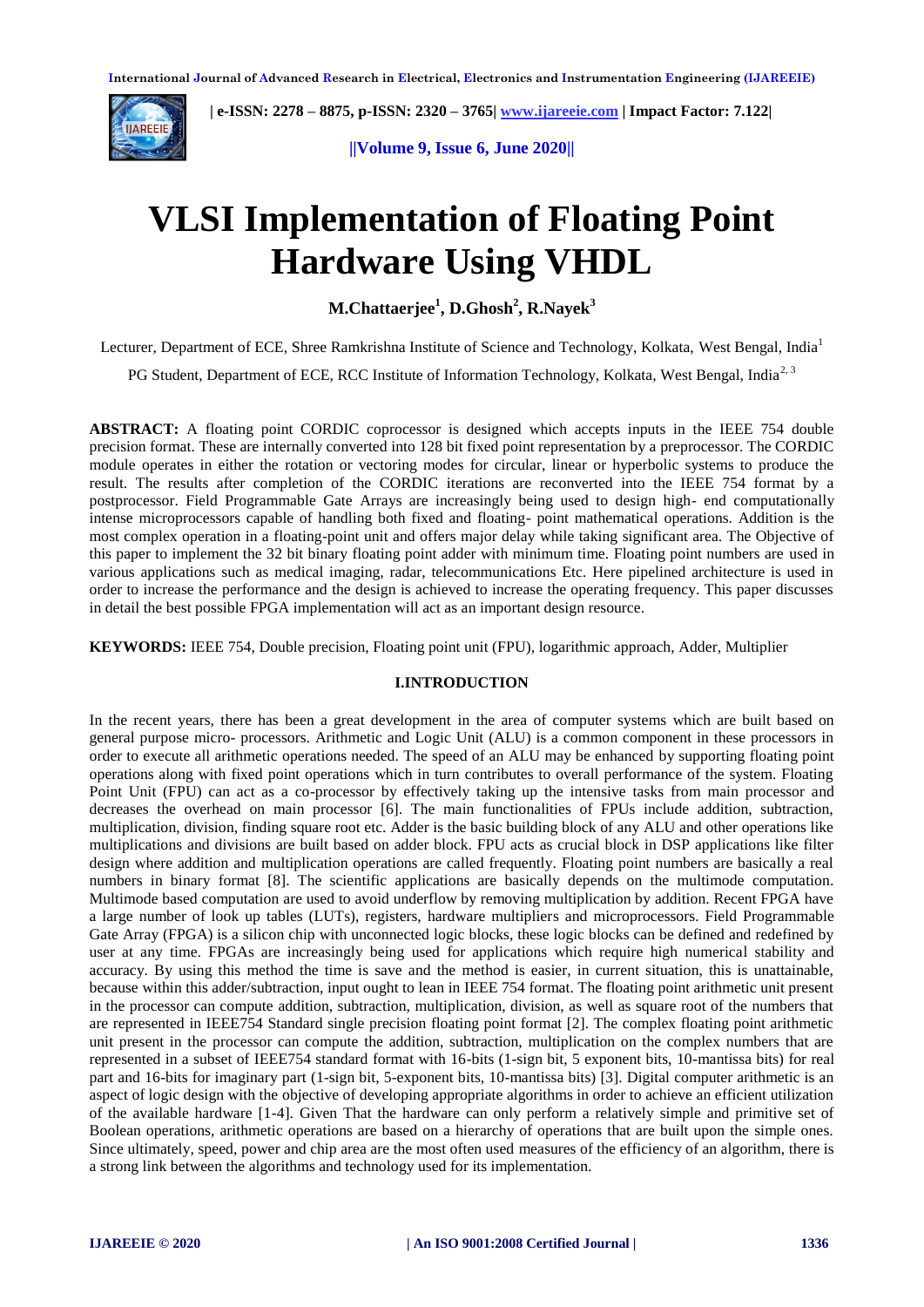

 **| e-ISSN: 2278 – 8875, p-ISSN: 2320 – 3765[| www.ijareeie.com](http://www.ijareeie.com/) | Impact Factor: 7.122|** 

**||Volume 9, Issue 6, June 2020||** 

#### **II.BASICS OF TESTABLE FLOATING POINT ALU**

In a computer processor, arithmetic-logic unit (ALU) is a hardware block that does all arithmetic and logic operations based on the instruction code (instruction code tells the operation that needs to be executed and the operands upon which the operation needs to be executed). Typical operations of arithmetic unit (AU) in ALU are addition, subtraction, multiplication and division where as in Logic Unit (LU) are AND, OR, shifting, bitwise operations. In some other processors, ALU may be split into dedicated arithmetic unit (AU) and a logic unit (LU). Different parts of the processor have access to ALU unit to perform necessary operations. The parts of the processor that have access to ALU include memory unit, processor's controller unit (CPU) and input/output devices. Inputs required for the ALU (called operands) are nothing but CPU registers. Similarly, the output of ALU goes again to one of the CPU registers. Any instruction that comes to ALU contains information about 'op code' and 'operands'. 'op code' defines the operations that need to be performed on the 'operands'. Depending on the instruction's 'op code', the number of operands can be one or more. If bitwise operations are being performed, then only one operand is enough but in case of addition and multiplication, two operands are needed. In few cases, 'op code' indicates the operation that needs to be performed, whether a floating point operation or fixed point operation. Based on this information, ALU reads the operands as either floating point or fixed point. Floating-point processing utilizes a format defined in IEEE 754, and is supported by microprocessor architectures. However, the IEEE 754 format is inefficient to implement in hardware, and floating-point processing is not supported in VHDL.



Figure.2 New Floating-Point Approach

These techniques are used to build a high-performance floating-point data path within the FPGA. Because IEEE 754 representation is still necessary to comply with floating-point processing, the floating-point circuits must support this interface at the boundaries of each data path, such as a fast Fourier transform (FFT), a matrix inversion, or sine function. This floating-point approach has been found to yield more accurate results than if IEEE 754 compliance is performed at each operator.

In general, Floating-Point ALU executes the floating point operations needed by different parts of the processor. Semiconductor industry follows IEEE754 standard to represent a floating point number in floating point operations. There are two different floating point number formats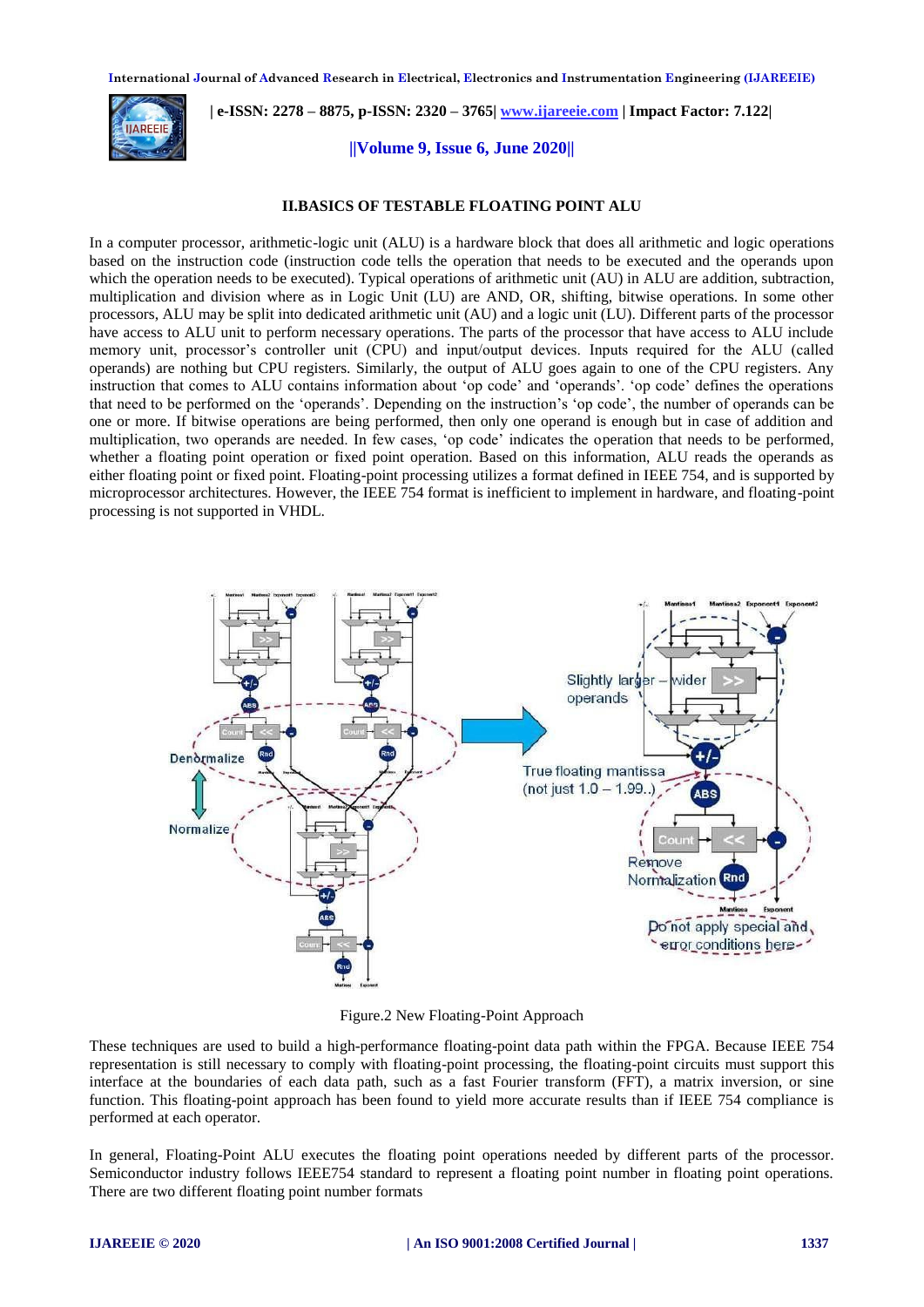

 **| e-ISSN: 2278 – 8875, p-ISSN: 2320 – 3765[| www.ijareeie.com](http://www.ijareeie.com/) | Impact Factor: 7.122|** 

**||Volume 9, Issue 6, June 2020||** 

1.Single-precision floating point number format 2.Double-precision floating point number format

According to IEEE754 standard, floating point number has three fields:

- 1) Sign bit (s)
- 2) Biased exponent (e)
- 3) Mantissa (m).



Fig.3 Overview of floating point number

Based on the format, the lengths of these three different fields vary. As shown in Fig 2.1(a), single-precision numbers have 1-bit sign, 8-bit exponent, and 23-bit mantissa. Double- precision numbers have 1-bit sign, 11-bit exponent, and 52-bit mantissa as shown in Fig.

2.1(b). Equations 2.1 and 2.2 represent a floating point number 'X' in single and double precision formats respectively. The symbol {\*} represents multiplication here.

 $X = (-1)$ s \* 1.m \* 2(e-127) (1)  $X = (-1)$ s \* 1. m \* 2(e-1023) (2)

The major advantage of floating-point numbers over fixed-point numbers is that floating- point numbers cover wide range of values. However, the complexity in implementing the floating point operations is more compared to fixed point which is the main disadvantage. Following sections describe floating point addition, multiplication, normalization and rounding off functions in detail.



Fig.4 (a) Single-precision and (b) Double-Precision IEEE 754 floating-point numbers

#### **III.FLOATING POINT VERIFICATION**

Floating-point results cannot be verified by comparing bit for bit, as is typical in fixed- point arithmetic. The reason is that floating-point operations are not associative, which can be proved easily by writing a program in C or MATLAB to sum up a selection of floating-point numbers. Summing the same set of numbers in the opposite order will result in a few different LSBs. To verify the floating-point designs, the designer must replace the bit-by-bit matching of results typically used in fixed-point data processing with a tolerance-based method that Comparex the hardware results to the simulation model results.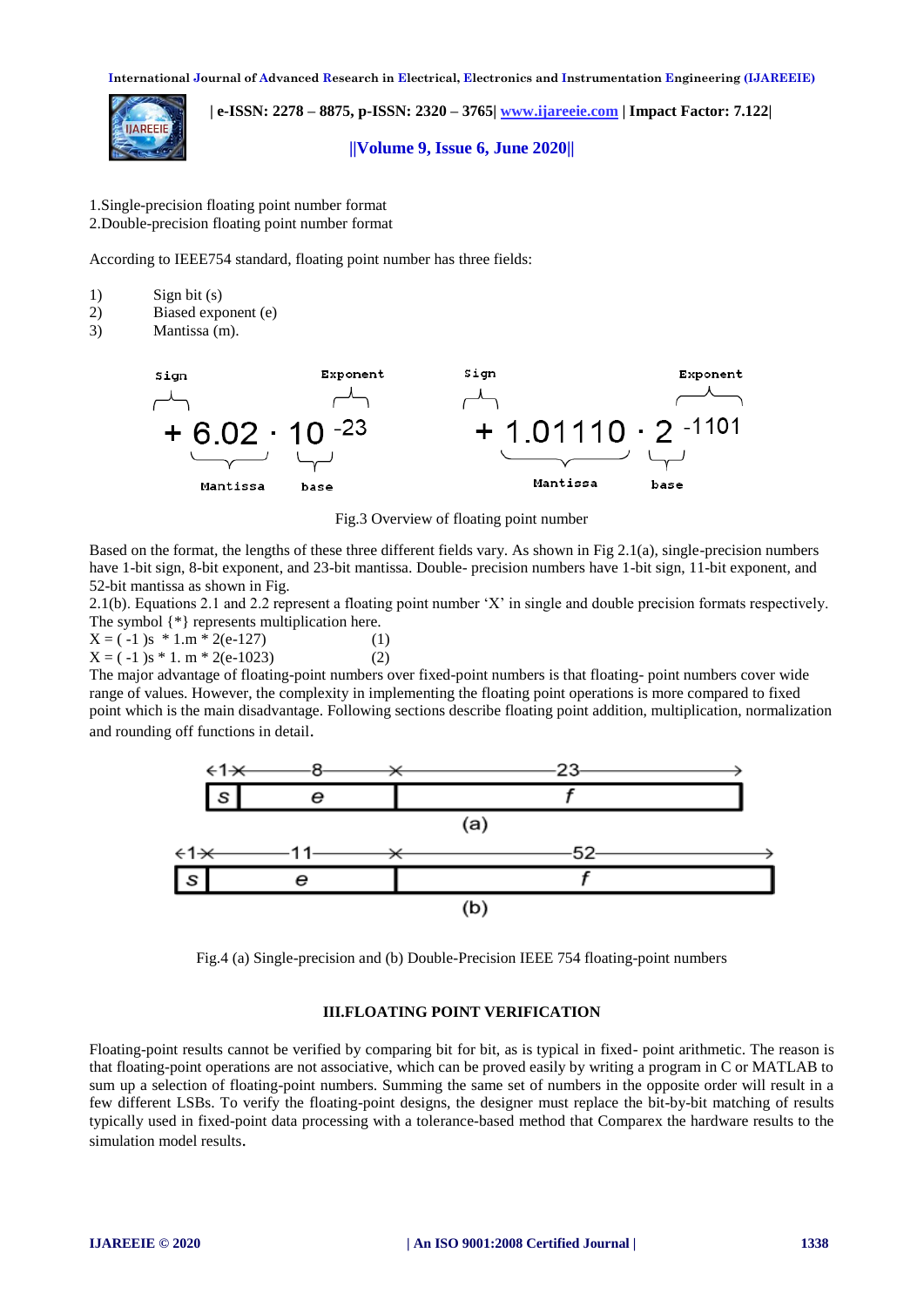

 **| e-ISSN: 2278 – 8875, p-ISSN: 2320 – 3765[| www.ijareeie.com](http://www.ijareeie.com/) | Impact Factor: 7.122|** 

**||Volume 9, Issue 6, June 2020||** 



Fig.5 Matrix Error Plot

To verify the accuracy of the non-IEEE 754 approach, matrix inversion was performed using single-precision floatingpoint processing. These results were also computed using single-precision with an IEEE 754-based Pentium processor. Then a reference result was computed on the processor, using IEEE 754 double-precision floating-point processing, which provides near-perfect results relative to single-precision. Comparing both the IEEE 754 single-precision results and the single- precision hardware results, and computing norm and the differences, shows that the hardware implementation gives a more accurate result than the IEEE 754 approach, due to the extra mantissa precision used in the intermediate calculations.

# **IV.THE STANDARD IEEE 754**

Standard IEEE 754 specifies formats and methods in order to operate with floating point arithmetic. These methods for computational with floating point numbers will yield the same result regardless the processing is done in hardware, software or a combination for the two or the implementation.

The standard specifies:

- Formats for binary and decimal floating point data for computation and data interchange
- Different operations as addition, subtraction, multiplication and other operations
- Conversion between integer-floating point formats and the other way around
- Different properties to be satisfied when rounding numbers during arithmetic and conversions
- Floating point exceptions and their handling (NaN, ±∞ or zero)

IEEE 754 specifies four different formats to representing the floating point values:

- Simple Precision (32 bits)
- Double precision (64 bits)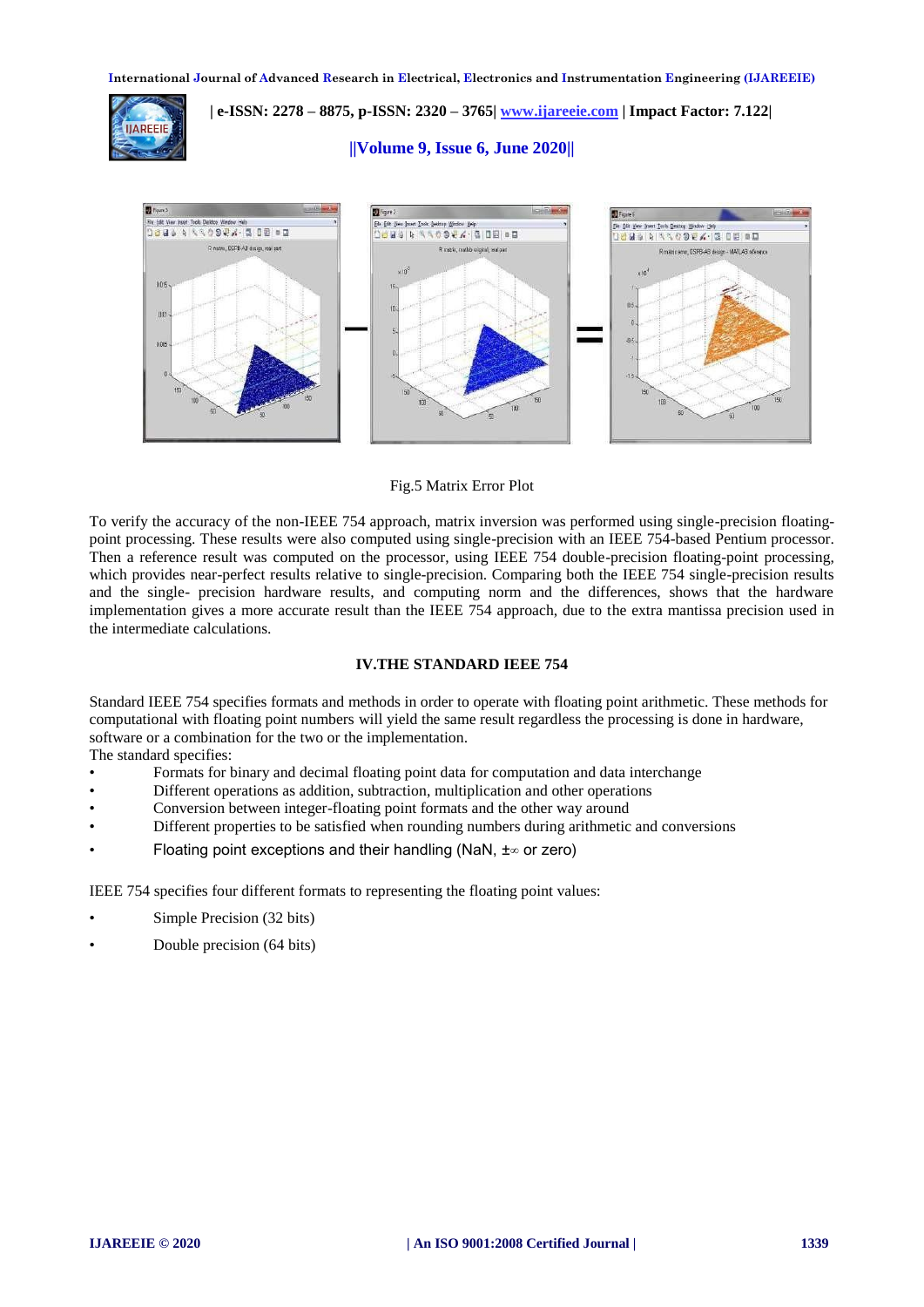**| e-ISSN: 2278 – 8875, p-ISSN: 2320 – 3765[| www.ijareeie.com](http://www.ijareeie.com/) | Impact Factor: 7.122|** 

# **||Volume 9, Issue 6, June 2020||**

- Simple Extended Precision (≥43 bits but not too used)
- Double Extended Precision (≥79 bits, usually represented by 80



# **V.ADDER**

The adder is a fundamental piece of the design because it implements the addition/subtraction operation, main purpose of the 32 bit Floating Point Adder. The Adder block is composed by two entities: sign-out and adder. Sign-out is responsible for the sign operation and the adder is the adder strictly speaking. First we will examine a realization of a one-bit adder which represents a basic building block for all the more elaborate addition schemes.

# *A. Full Adder:*

**ARFFII** 

The Carry function is further rewritten defining the Carry-Propagate *pi* and Carry-Generate *gi* terms:

 $pi = ai \bigoplus bi$ ,  $gi = ai \cdot bi$ 

Some technologies, such as CMOS, implement the functions more efficiently by using pass-transistor circuits. For example, the critical path of the carry-in to *carry- out* uses a fast pass-transistor multiplexer in an alternative implementation of the Full Adder shown in Fig. The ability of pass-transistor logic to provide an efficient multiplexer implementation has been exploited in CPL and DPL logic families. Even an XOR gate is more efficiently implemented using multiplexer topology. A Full-Adder cell which is entirely multiplexer based as published by Hitachi is shown in Fig Such a Full-Adder realization contains only two transistors in the *Input-to-Sum* path and only one transistor in the Cin-to-Cout path. The short critical path is a factor that contributes to a remarkable speed of this implementation

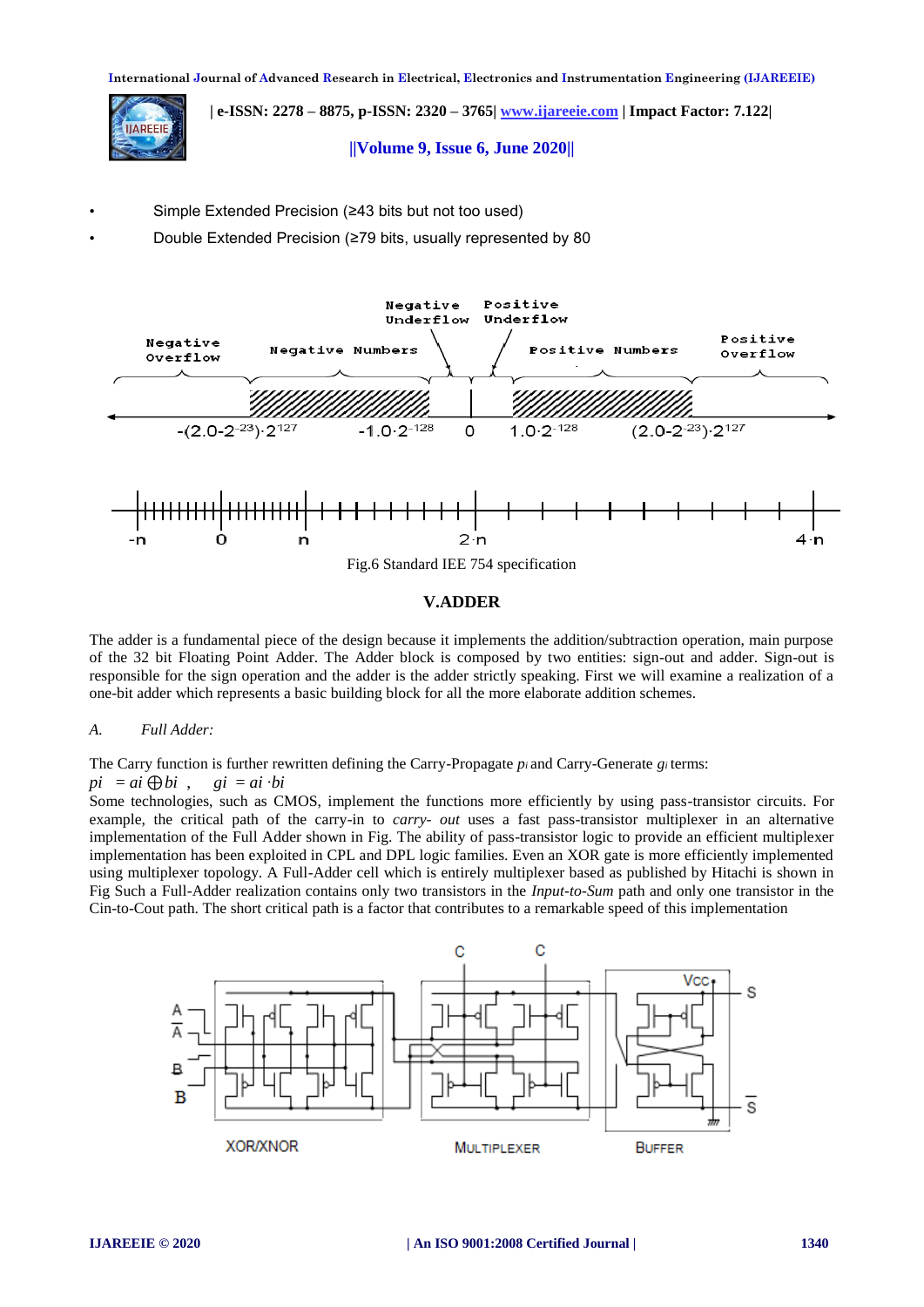

 **| e-ISSN: 2278 – 8875, p-ISSN: 2320 – 3765[| www.ijareeie.com](http://www.ijareeie.com/) | Impact Factor: 7.122|** 

**||Volume 9, Issue 6, June 2020||** 









## **VI.MULTIPLICATION**

In microprocessors multiplication operation is performed in a variety of forms in hardware and software depending on the cost and transistor budget allocated for this particular operation. In the beginning stages of computer development any complex operation was usually programmed in software or coded in the micro-code of the machine. Some limited hardware assistance was provided. Today it is more likely to find full hardware implementation of the multiplication in order to satisfy growing demand for speed and due to the decreasing cost of hardware [2-5]. For simplicity, we will describe a basic multiplication algorithm which operates on positive n-bit long integers X and Y resulting in the product P which is *2n* bit long:

# $P=XY=X^* \sum_i$

This expression indicates that the multiplication process is performed by summing n terms of a partial product Pi. This product indicates that i-th term Pi is obtained by simple arithmetic left shift of X for i positions and multiplication by the single digit yi. For the binary radix  $(r=2)$ , yi is 0 or 1 and multiplication by the digit yi is very simple to perform. The addition of n terms can be performed at once, by passing the partial products through a network of adders or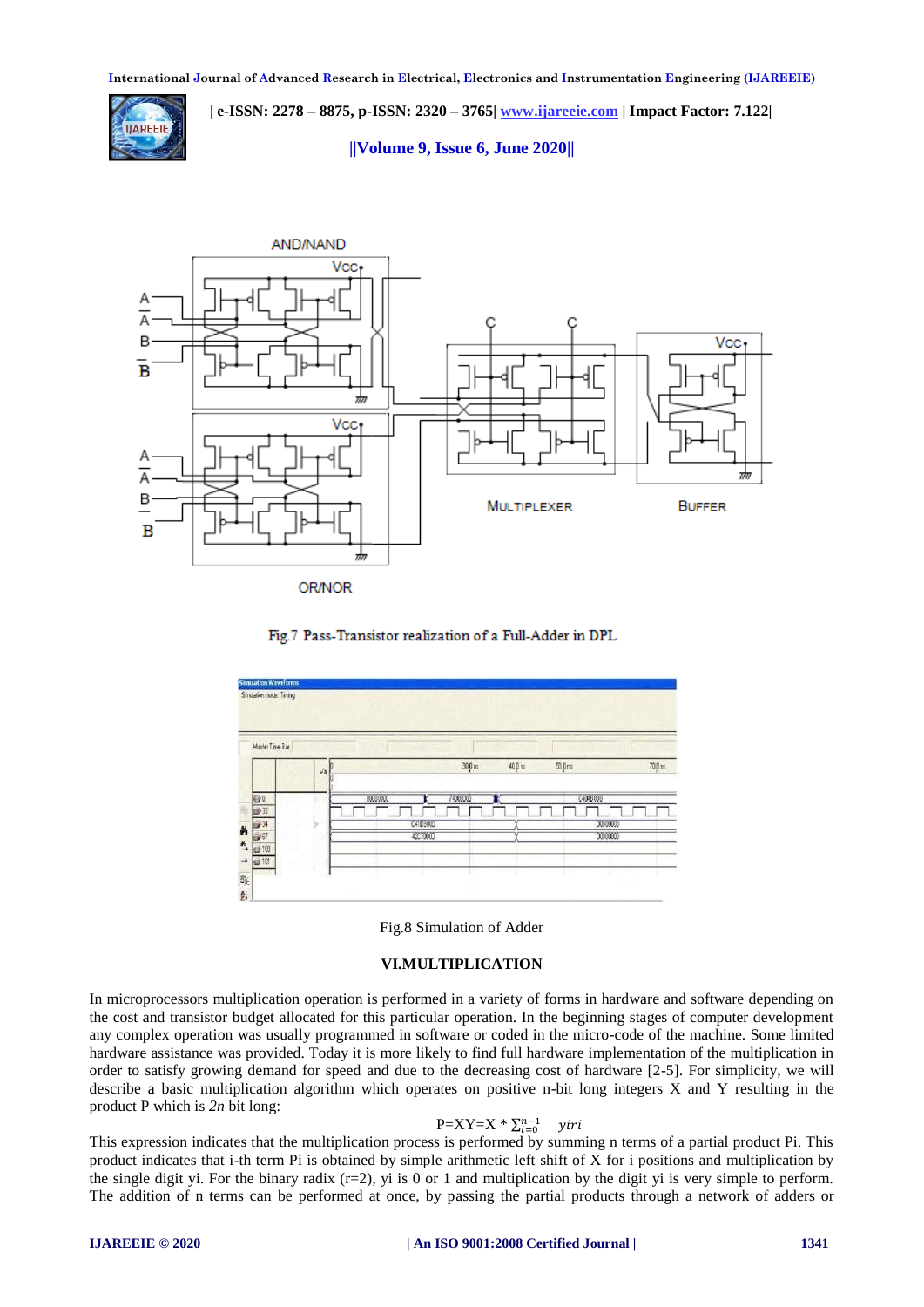

 **| e-ISSN: 2278 – 8875, p-ISSN: 2320 – 3765[| www.ijareeie.com](http://www.ijareeie.com/) | Impact Factor: 7.122| ||Volume 9, Issue 6, June 2020||** 

sequentially, by adding partial products using an adder n times.



Fig.10 Generation of the Partial Product Reduction Tree in TDM multiplier

|                      | Master Time Bar. | $0.25 \text{ m}$ | $\cdot$ > Pointer. |           | 31.48 mm | Interval | $21.23 \text{ ms}$ | Start     |       | Ent               |                     |
|----------------------|------------------|------------------|--------------------|-----------|----------|----------|--------------------|-----------|-------|-------------------|---------------------|
|                      | None             | $\frac{V}{10}$   | 20.0 m<br>10.25 rs | $30.0$ ru | 如Bm      | 500m     | 63.0 <sub>rs</sub> | $70.0$ mt | 830 m | $90.8 \text{ ms}$ | $100.0 \text{ rad}$ |
| E <sup>0</sup>       | ck.              |                  |                    |           |          |          |                    |           |       |                   |                     |
| $\Rightarrow$<br>üΡ. | ran<br>Ed opa    | $+43$            |                    |           |          |          | 43670000           |           |       |                   |                     |
| 19 万                 | Ed opb           | $+C3$            |                    |           |          |          | C3848000           |           |       |                   |                     |
| ●18                  | evt              |                  |                    |           |          |          |                    |           |       |                   |                     |
| 5963                 | [#] result       | H 00             |                    | 00000000  |          |          | R).                |           |       | C8220F80          |                     |
| 49102                |                  |                  |                    |           |          |          |                    |           |       |                   |                     |

Fig 11 Simulation of Multiplier

| Device Utilization Memory |      |           |                    |
|---------------------------|------|-----------|--------------------|
| Logic Utilization         | Used | Available | <b>Utilization</b> |
| Number of Slices          | 395  | 4656      | 8%                 |
| Number of Slices FLIPFLOP | 285  | 9312      | 3%                 |
| Number of 4 Input LUTs    | 731  | 9312      | 7%                 |
| Number of bonded IOBs     | 104  | 190       | 54%                |
| Number of GCLKs           |      | 24        | 4%                 |

Table.2 Device Utilization Memory (estimated value)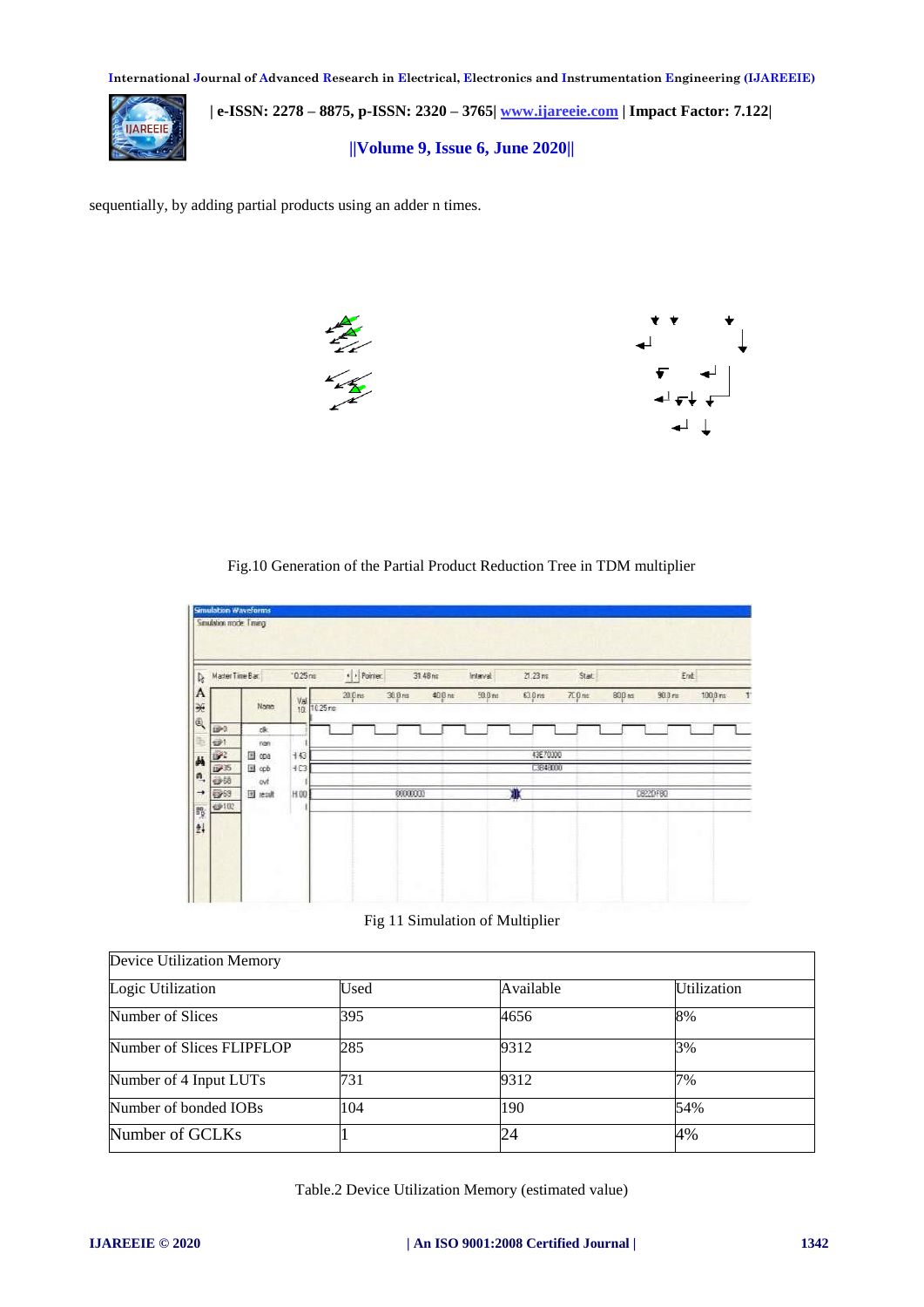

 **| e-ISSN: 2278 – 8875, p-ISSN: 2320 – 3765[| www.ijareeie.com](http://www.ijareeie.com/) | Impact Factor: 7.122|** 

# **||Volume 9, Issue 6, June 2020||**

# **VII. RESULTS**





# **VIII.CONCLUSION**

The importance and usefulness of floating point format nowadays does not allow any discussion. Any computer or electronic device which operates with real numbers implements this type of representation and operation. During this report I have tried to explain the operation and benefits of using this notation against the fixed point. The main feature is that it can represent a very large or small numbers with a relatively small and finite quantity of memory. The VHDL code has been implemented so that all the operations are carried out with combinational logic which reaches a faster response because there are not any sequential devices as flip-flops which delays the execution time. The first one deals with type of architecture used. For example, the adder or the shifter is implemented with a known structure. Predetermined operations as addition (+) or shifting (SLL or SLR) are allow but I decided using a generate function and designing my own device which improves the time response. Finally the mixed numbers option. IEEE 754 does not say anything about the operations between subnormal and normal numbers. Obviously the design is not perfect. The accuracy is not optimal. In the future using a double precision format would be an improvement. The execution time would increase but the accuracy also would be better. Maybe a complete FPU design would be another good improvement. Multiplication and division have an easier implementation than the addition/subtraction and it would do the project more complete. Finally using the code over a FPGA and testing it physically over a board would be the last aim which would leave the design completely finished.